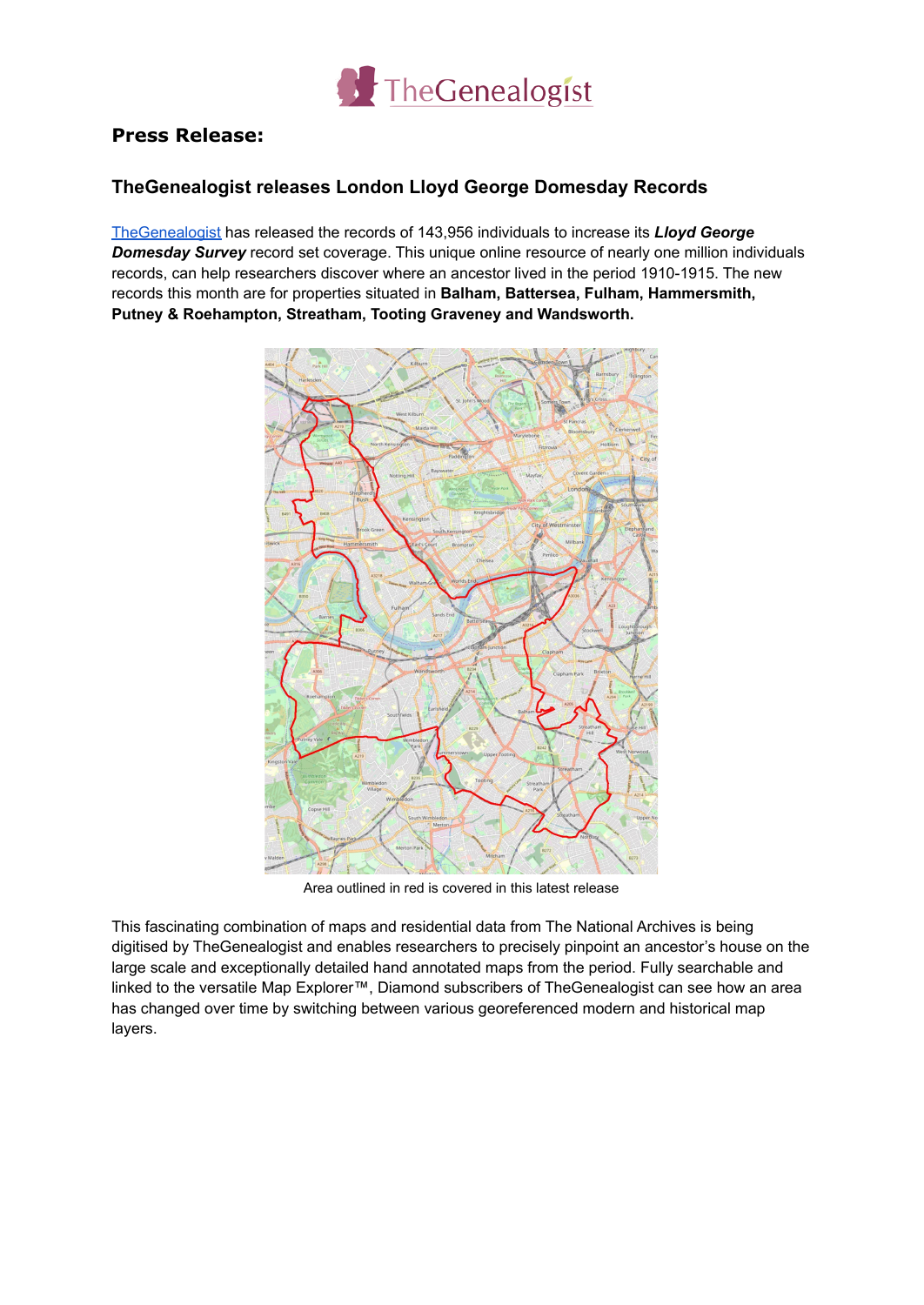

A property recorded in the Lloyd George Domesday Survey Field Book and map on 21 July 1913

Family historians often have problems finding where ancestors lived because road names can change over time. Researching the article discovered a shopkeeper living on the corner of Defoe Road and Tooting High Street. Daniel Defoe was a one time famous resident of Wandsworth. Using the Map Explorer now helps to identify that Defoe road has become Garrett Lane in modern times. The southernmost part of Garratt Lane is unusual in that two parallel streets exchanged names in the past. The original Garratt Lane was a narrower street while Garratt Terrace, on the other hand, was the main connection to Tooting Broadway. The south-east end of its length became Defoe Road before it reached the High Street, though many people were in the habit of mistakenly calling it Garratt Lane. For this reason it was agreed to exchange the names. Searching for where an ancestor lived using modern maps can be frustrating when they fail to pinpoint where the old properties had once stood.

- This new release identifies individual properties on extremely detailed 1910-1915 maps
- See images of original Field Books often with a detailed description of the property
- Locate an address found in a census or street directory down to a specific house on the map
- Fully searchable by name, parish and street
- The georeferenced OS maps are a layer over a modern street map underlay
- Changing the base map displayed allows researchers to understand what the area looks like today

Complementing the maps on TheGenealogist are the accompanying Field Books that will also provide researchers with detailed information relative to the valuation of each property, including the valuation assessment number, map reference, owner, occupier, situation, description and extent.

This mammoth project is ongoing with over 94,500 Field Books, each having hundreds of pages to conserve and digitise with associated large scale IR121 annotated OS maps.

See TheGenealogist's feature article on using these records in "Finding the Wandsworth homes attacked in the WW1 'Lusitania' Riots":

[https://www.thegenealogist.co.uk/featuredarticles/2021/finding-the-wandsworth-homes-attacked-in-the](https://www.thegenealogist.co.uk/featuredarticles/2021/finding-the-wandsworth-homes-attacked-in-the-ww1-lusitania-riots-1400/) [-ww1-lusitania-riots-1400/](https://www.thegenealogist.co.uk/featuredarticles/2021/finding-the-wandsworth-homes-attacked-in-the-ww1-lusitania-riots-1400/)

To find out more about these records, you can also visit TheGenealogist's informative record collection page at: [TheGenealogist.co.uk/1910Survey/](http://www.thegenealogist.co.uk/1910Survey/)